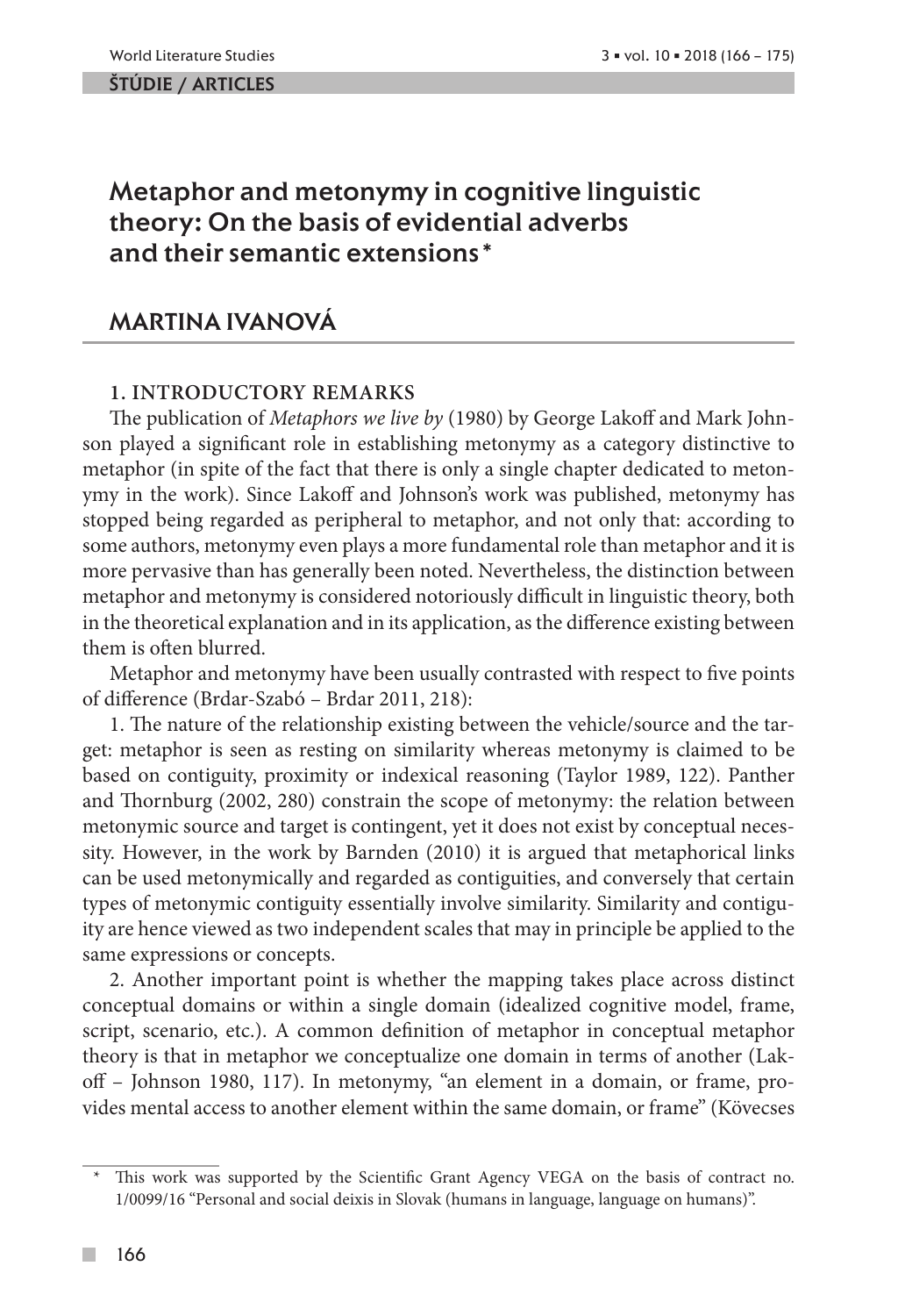2013, 75). Metaphor is a relationship between two conceptual domains and employs inter-domain mapping; metonymy, on the contrary, is defined as involving only one conceptual domain and employs intra-domain mapping. However, according to Taylor (2002, 196–197) it would be an error to suppose that domains constitute strictly separated configurations of knowledge; typically domains overlap and interact in numerous and complex ways. According to Croft (2003, 180), the cases where metaphor and metonymy are difficult to distinguish are those where it is not clear whether we are dealing with one domain (or frame) or two.

3. Directionality of mapping: metaphorical mappings are unidirectional, they typically employ more concrete domain or concept as the source and more abstract domain or concept as a target. On the other hand, there exist metonymies like CAUSE for EFFECT or EFFECT for CAUSE but it is more appropriate to understand them as two distinct metonymies, not as a single metonymy with bidirectional mapping. In addition to that, Handl (2011) has shown that there are examples of metonymy lacking the kind of directionality that is inherent in some other models of prototypical metonymy. In a sentence like *Polícia zastavila BMW* (The police stopped the BMW), it is not entirely clear what is being referred to by the noun phrase *BMW.* In this example, *BMW* refers to both the car and the driver, having the meaning that is underspecified. In these metonymies, the basic sense of the vehicle is retained and contributes to the contextual meaning of the expression.

4. Conceptual metaphors are characterized by a set of systematic conceptual correspondences, whereas metonymic mapping is based on a single correspondence. According to Ruiz de Mendoza Ibáñez and Díez Velasco (2002, 493), metonymies are always one-correspondence mappings. Nevertheless, one-correspondence mappings can be used also within metaphor (so called resemblance metaphors).

5. Different functions: Lakoff and Johnson (2003, 36) state that metaphor is principally a way of conceiving of one thing in terms of another, and its primary function is understanding, whereas metonymy has primarily a referential function, that is, it allows to use one entity to stand for another. The metaphoric relationship is illustrated by the notation X IS Y, while the metonymic relationship is presented as the X FOR Y pattern. Nevertheless, Barcelona (2003, 84) asserts that viewing metonymy as a type of mapping is more adequate than seeing it as a "stand for" relationship, since "the source does not necessarily substitute unambiguously for the target: it merely activates it from a given perspective". However, Croft (1993, 364) uses the term "domain highlighting" instead of the term "mapping" as metonymy involves a shift of reference. Panther and Thornburg (2003a, 2) maintain that metonymy, in line with the cognitive linguists' view of metonymy, is better viewed as a cognitive trigger providing access to a targeted concept.

As the result of the presented problems it is often difficult to say, apart from prototypical cases, whether a given linguistic instance is metaphorical or metonymic. Many intermediate notions regarding the unclear boundary existing between these two phenomena have arisen: metaphtony (Goosens 1990, 323), pre- or post-metonymy and pre- and post-metaphor (Riemer 2002, Dirven 2002), metonymic expansion or reduction metaphorical source or target (Barnden 2010), etc. Many authors (e. g.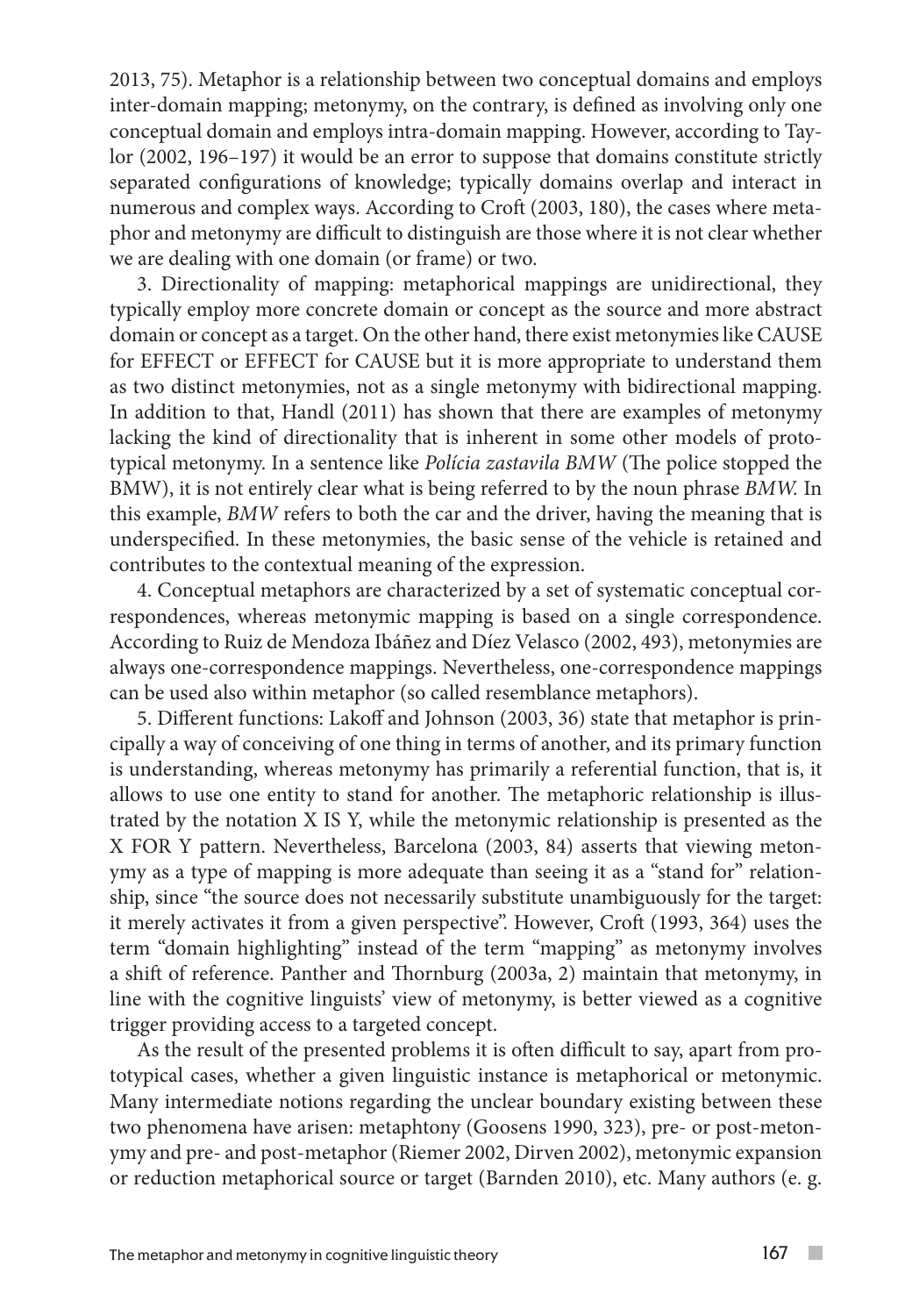Radden 2000) propose the existence of a metaphor-metonymy continuum, e. g. Radden (2005, 24) gives examples with the adjective *high* which form a cline: *high tower*  is literal, *high temperature* is metonymic and *high quality* is metaphorical.

### **2. The nature of the extension "see – know"**

In recent years, the linguistics community has been divided on how to describe semantic extensions like the sense of *see*, meaning "know/understand". Some attribute the extension *see* "know/understand" to metaphor, while others ascribe changes of this type to the metonymic process called invited inferencing, also termed pragmatic inference or metonymic extension via inference, cf. Sullivan (2007).

The metaphor-metonymy continuum will be demonstrated by the usage of evidential units such as *očividne, zjavne, evidentne* (obviously, apparently, evidently, etc.) which show a development from literal visual perception meaning through metonymy-based inferential meaning to the meaning of assumption, knowledge. Their semantic extension can be described as an example of "correlation metaphors" or "primary metaphors" (see, e. g., Grady 1997, Lakoff – Johnson 1980) which arise from metonymies. A metonymy-based metaphor can be defined as "a mapping involving two conceptual domains which are grounded in, or can be tracked to, one conceptual domain" (Radden 2000, 93).

The evidential units were investigated on the basis of corpus frequencies in the Slovak National Corpus (corpus version prim-8.0-public-all, 2018).<sup>1</sup>

### **3. Epistemic modality and evidentiality**

Units like *očividne, zjavne, evidentne* (obviously, apparently, evidently) are usually classified as evidentials. In this article evidentiality is seen as a functional-semantic (conceptual) domain whose function is the "indication of nature of sources of information for making a statement" (Nuyts 2006, 10). D. Crystal asserts:

Evidential constructions express a speaker's strength of commitment to a proposition in terms of the available evidence (rather than in terms of possibility or necessity). They add such nuances of meaning to a given sentence as "I saw it happen", "I heard that it happened", "I have seen evidence that it happened... (though I wasn't there)", or "I have obtained information that it happened from someone else" (2008, 176–177).

Evidentiality is often analysed as closely related to epistemic modality. Simply speaking, epistemic modality represents a speaker's evaluation/judgment of, degree of confidence in, or belief of the knowledge upon which a proposition is based. It refers to the way speakers communicate their doubts, certainties, and guesses. In other words, epistemic modality concerns an estimation of the likelihood that (some aspect of) a certain state of affairs is/has been/will be true (or false). This estimation of likelihood is situated on an epistemic scale going from certainty that the state of affairs applies, via a neutral or agnostic stance towards its occurrence, to certainty that it does not apply, with intermediary positions on the positive and the negative sides of the scale (Nuyts 2001, 21–22).

The relationship of epistemic modality and evidentiality is twofold. From an onomasiological point of view, they can be seen as two distinct cognitive domains. How-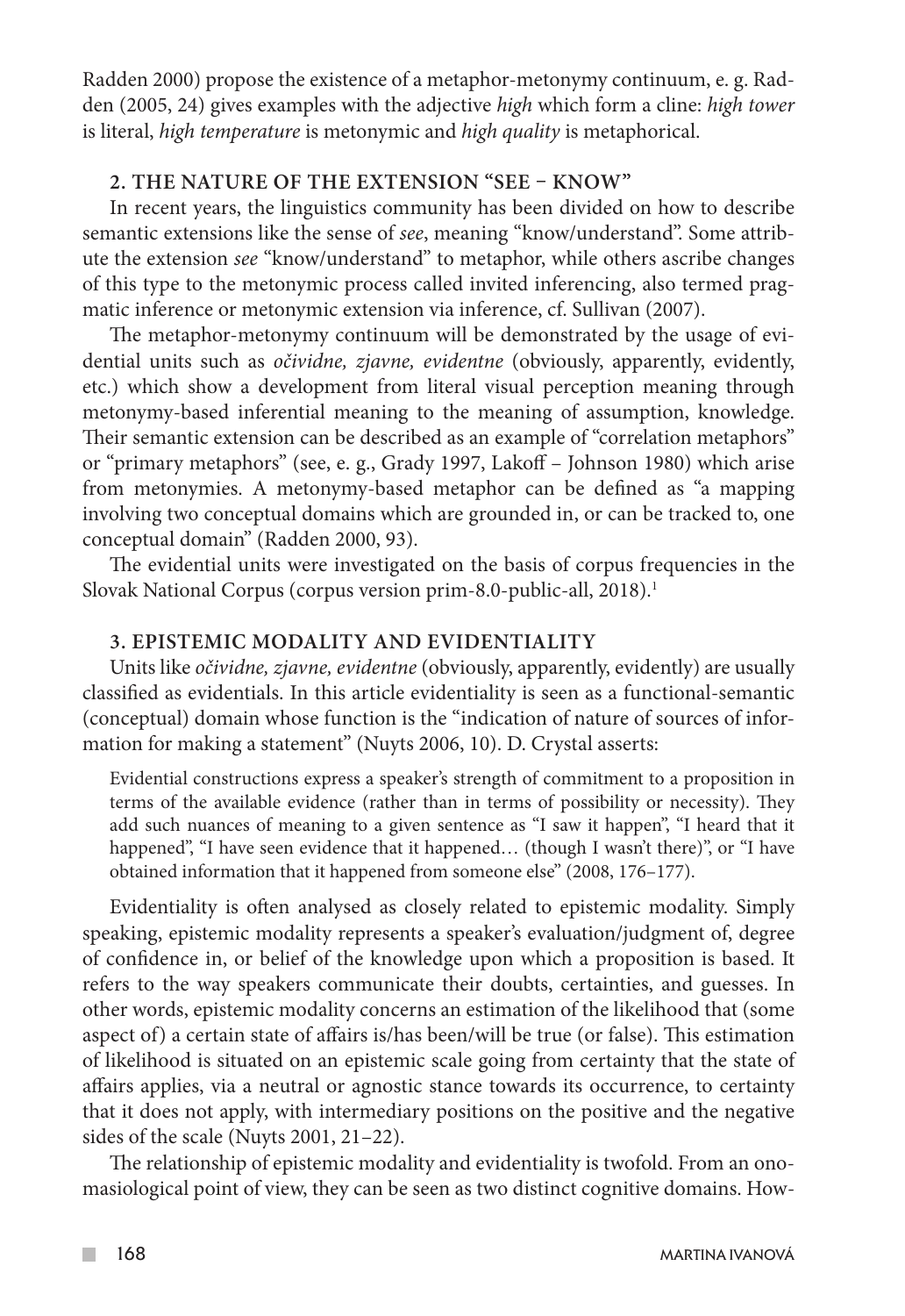ever, they are not fully independent. Epistemic judgement is dependent on the type of source of information: simply speaking, the degree of our belief of the proposition to be true has usually something to do with the reliability of the source of information. On the other hand, it frequently happens that the simple fact of indicating the source of evidence for a proposition is interpreted as implying to what measure the speaker subscribes to the veracity of the given proposition. In the theoretical literature, there is an assumption that certain evidentials are perceived to be stronger than others, e. g. units associated with vision are perceived to be stronger or more reliable forms of indicating an information source than units indicating auditory or tactile evidence. Sensory evidence is stronger than indirect evidence, etc.

### **3.1. The meaning of direct perception**

The default meaning of *očividne*-type units can be described as "direct visual perception". In the following sentences they are used in their literal meaning.

- (1) Speaker looking at somebody: *Evidentne má obe ruky v dlahách.*  (**Obviously** he has both hands in splints.)
- (2) [*Jeho meč*] *Bol očividne menší ako meče ostatných.* ([His sword] It was **obviously** smaller than the swords of the others.)

Direct perception is connected with processes which are physically manifested and thus perceptually accessible (especially events of motion, manipulation with objects or modification of objects, location of objects, etc.):

- (3) *Lopta je evidentne za bránkovou čiarou.* (The ball is **evidently** behind the goal line.)
- (4) *Trolejbus je evidentne preplnený.* (The trolleybus is **evidently** overcrowded.)
- **3.2. The meaning of perception-based inference** On the other hand, these units can be also used in contexts like (5).
- (5) *Očividne ho trápi artritída, je mierne nahrbený.* (**Apparently** he suffers from arthritis, he is slightly leaning.)

In this utterance the event described in the second sentence is not perceptually accessible but the proposition is apprehended by the speaker on the basis of perceptual traits present in the situation. The speaker "sees" the primary event through the secondary event. The situation described in the utterance *Trápi ho artritída* (He suffers from arthritis) cannot be perceived directly by the speaker, only inferred through some perceptual traits of his state (by leaning).

Direct contact is impossible for processes that are not realised in time *t*, i. e., processes realised in the past with perceptual "traces" present in the perceptual field of the speaker (6), or processes that are to happen in the future, and the speaker pro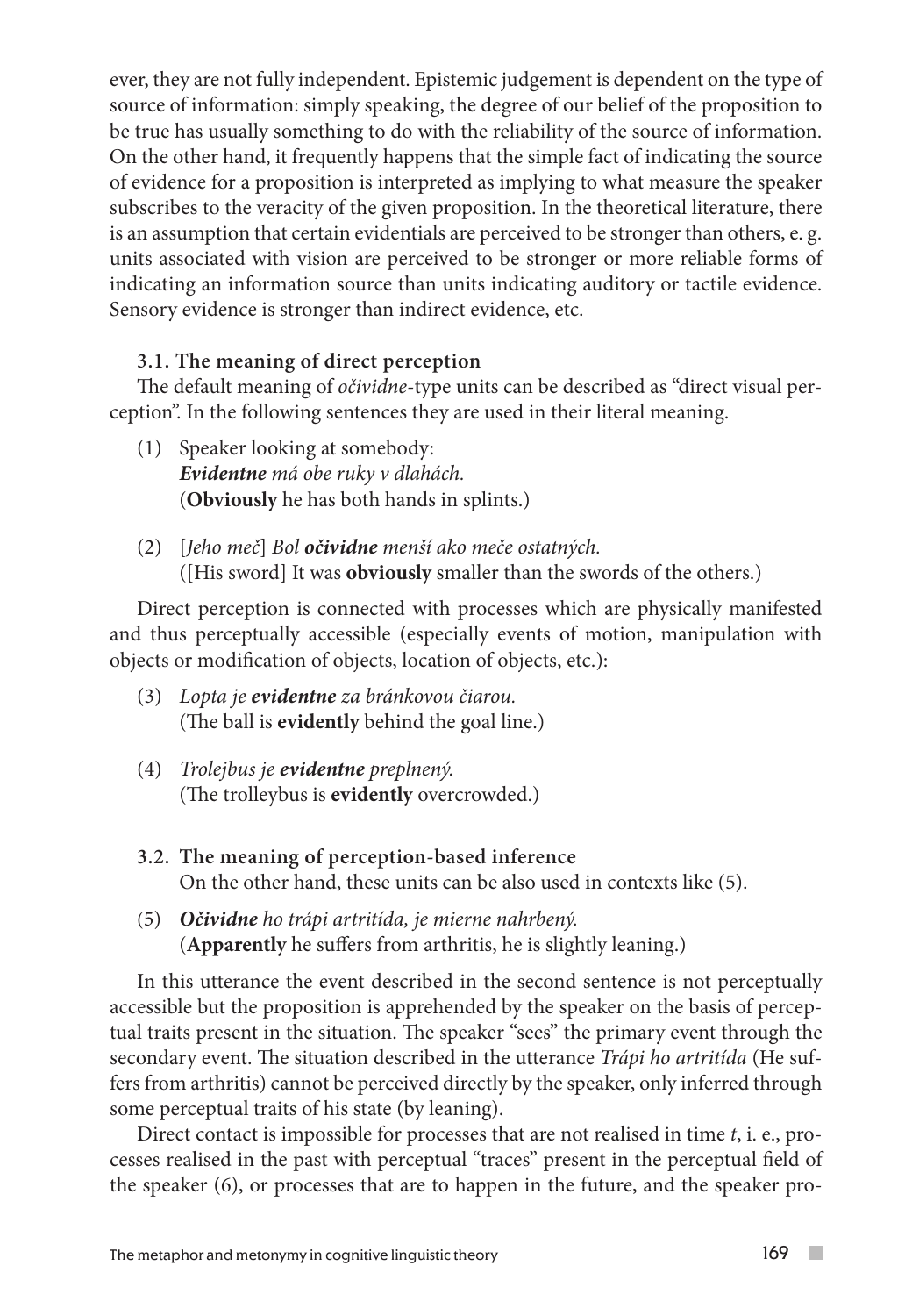poses their realisation on the basis of certain perceptual signals present in his/her perceptual field (7):

- (6) *Evidentne bol v ranných hodinách hore, pretože našla jeho tašku vybalenú.* (He had been **apparently** awake in the early hours as she found his bag unpacked.)
- (7) *Roztriasli sa mu ruky. Očividne o chvíľu odpadne.*  (His hands have started to shiver. **Obviously** he is going to faint in a moment.)

The process of understanding the meaning of the given type of sentences is based on an inferential process which links the perception of conceptually related subevent (leaning) to state the existence of complex event (the existence of disease). It is an instance of active-zone/profile discrepancy (or zone activation) where the zone of the complex domain (perception of disease) is activated by its sub-domain (symptoms). The meaning of the unit *očividne* can be described as pre-metonymic and it can be captured by the formula "I see that… and therefore I infer that…" The term pre-metonymic was introduced by Dirven (2002, 108). It represents one stage in a conceptual continuum between literal and metaphorical language. In Dirven's work it is exemplified by phrases like *wash/fill a car* which in fact do not refer to the whole car, but to specific parts of it; from Langacker's (1990, 189–201) perspective the fuel tank would be called the active zone of the car. The similar meaning extension can be traced in examples (6) or (7). The units *evidentne* and *očividne* do not refer to a visual perception of the state of affairs represented by the propositions *he had been awake in the early hours*, *he is going to faint in a moment*. The speaker "sees" only some visual symptoms (*she found his bag unpacked*, *his hands have started to shiver*) which can be called the active zones of the given states of affairs. It means that in the pre-metonymic stage the evidential markers refer to the perception of the WHOLE DOMAIN (e. g. disease – *apparently he suffers from arthritis*) which stands for the perception of its ACTIVE ZONE PART (e. g. symptoms of disease – *he is slightly leaning*).

Even when the unit expresses perception-based inference, the cases of proceeding extensions can be traced: it occurs when the unit profiles perception based on diverse sources. This is illustrated by example (8):

(8) *Zdrapil ju za prsia a stisol jej ich, očividne príliš surovo, lebo Luther konečne začul výkrik bolesti a žena nečakane dala mužovi zaucho.*  (He grabbed her breasts and squeezed, **apparently** a little too hard, because, finally, Luther heard a yelp of pain and the woman abruptly slapped the man.)

This example can be understood as frame variation as various ways of perception functionally and physically coincide: the speaker gets the information from various sources including some visual symptoms. The usage of *očividne* to denote diverse perception can be called weakly metonymic as it refers both to visual and auditory source which is why the above examples are felt to be both literal and non-literal language. It can be captured by the formula "I see/hear… and therefore I infer that". It is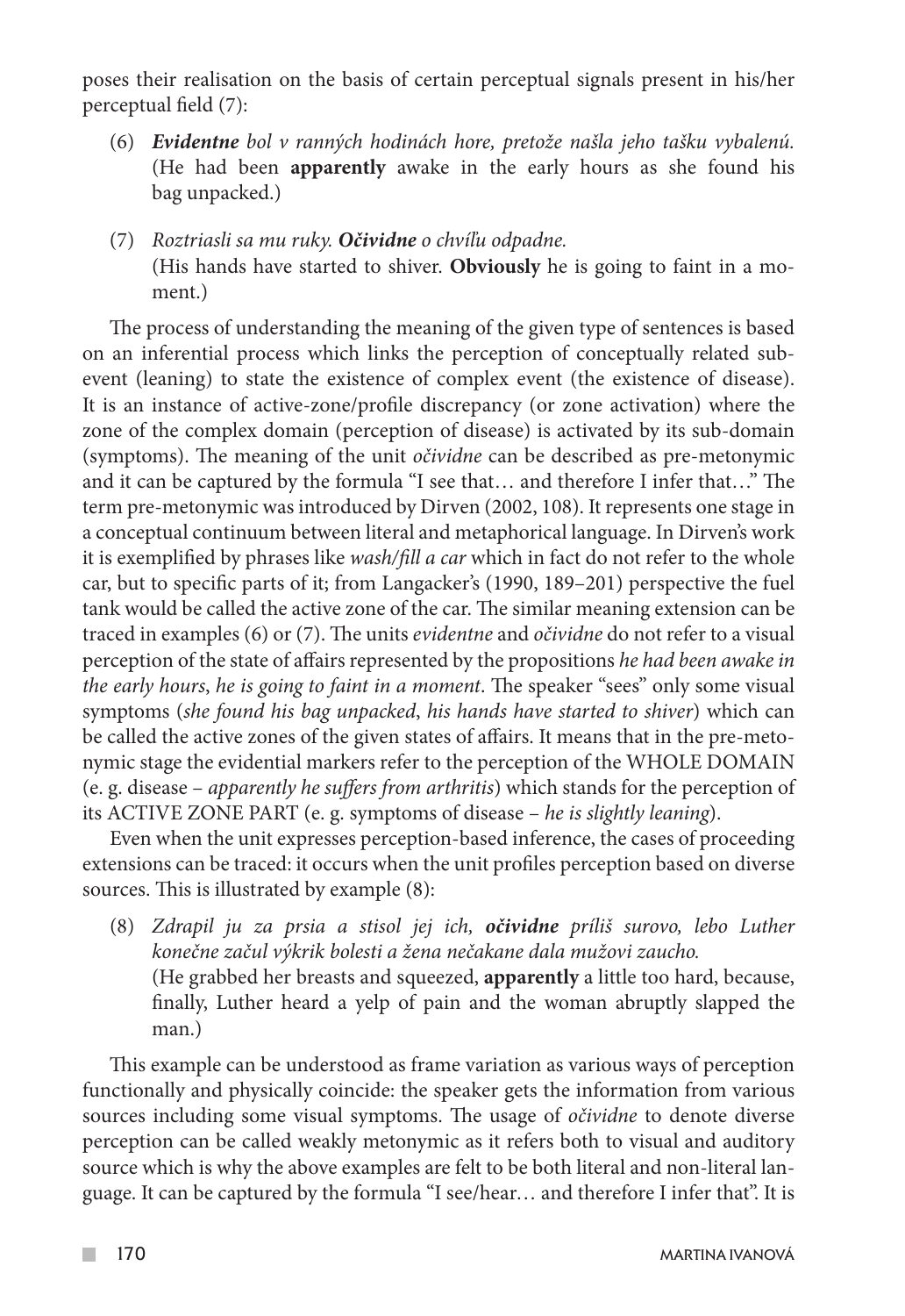based on the fact that within the domain of perception visual perception functions as the most prominent and salient way of getting the information. The generalization process (see stands for perception from various sources) starts to build sufficient conceptual distance between the initial (seeing) and the new frame (knowing) on which further metaphor can be based.

### **3.3. Ambiguous examples**

Even before these items have the extended meaning "know", they invite the inference of "knowing" in certain contexts. It might apply to a situation in which the speaker broods over a problem concerning the semantic closeness of two words, both visualising their phonetic similarity and mentally processing their semantic closeness:

(9) *Odkazujem vás na slovo qadištu – očividne príbuzné so slovom kedeša.*  (I refer you to the word "qadistu", **obviously** cognate with "kedeshah".)

In such case, a stimulus is processed both visually and mentally. This is because if the speaker of (9) "sees (that the word is cognate)" (the central meaning), the speaker would also "know (that the words are semantically close)" (the inferred meaning). The context is ambiguous as to which of these two interpretations was intended by the speaker. The relationship between seeing and inference gives rise to the partial metonymy SEE FOR SEE AND KNOW. Partial metonymicity is given by the fact that on the one hand, the evidential marker can be interpreted to be referring to the perception, and on the other hand, it substitutes an entity within the same conceptual domain: the visual perception stands for knowing. This happens because of the fact that the event of seeing/perceiving precedes that of the implicated state of knowing and is also seen as bringing it about. The relationships between precedence and causation (perception) on the one hand and subsequence and result (assumption) on the other hand are metonymic.

As a result of inference extension, ambiguous contexts such as (10) are frequent. The source of information is not specified in the example (10) even in the extended context. The situation can be interpreted as either based on perception (the speaker sees Kalafke's facial expression) or assumption (the speaker knows Kalafke so that he infers that Kalafke had to overexert himself).

(10) *Kalafke sa zjavne musel premáhať, aby Nadžíba takto oslovil.*  (Kalafke **obviously** had to overexert himself to address Nagib in such a way.)

Over time, the repeated use of see in contexts like (9) allows the inferential pattern to spread throughout the language community, resulting in a generalized invited inference. This generalized inference then eventually becomes lexicalized as a polysemous sense of adverbs.

### **3.4. Non-perception-based inference**

In utterance (11), the inference is drawn on the basis of deduction (the speaker's assertion that the rescue operation was held by the IMF is based on the fact that it is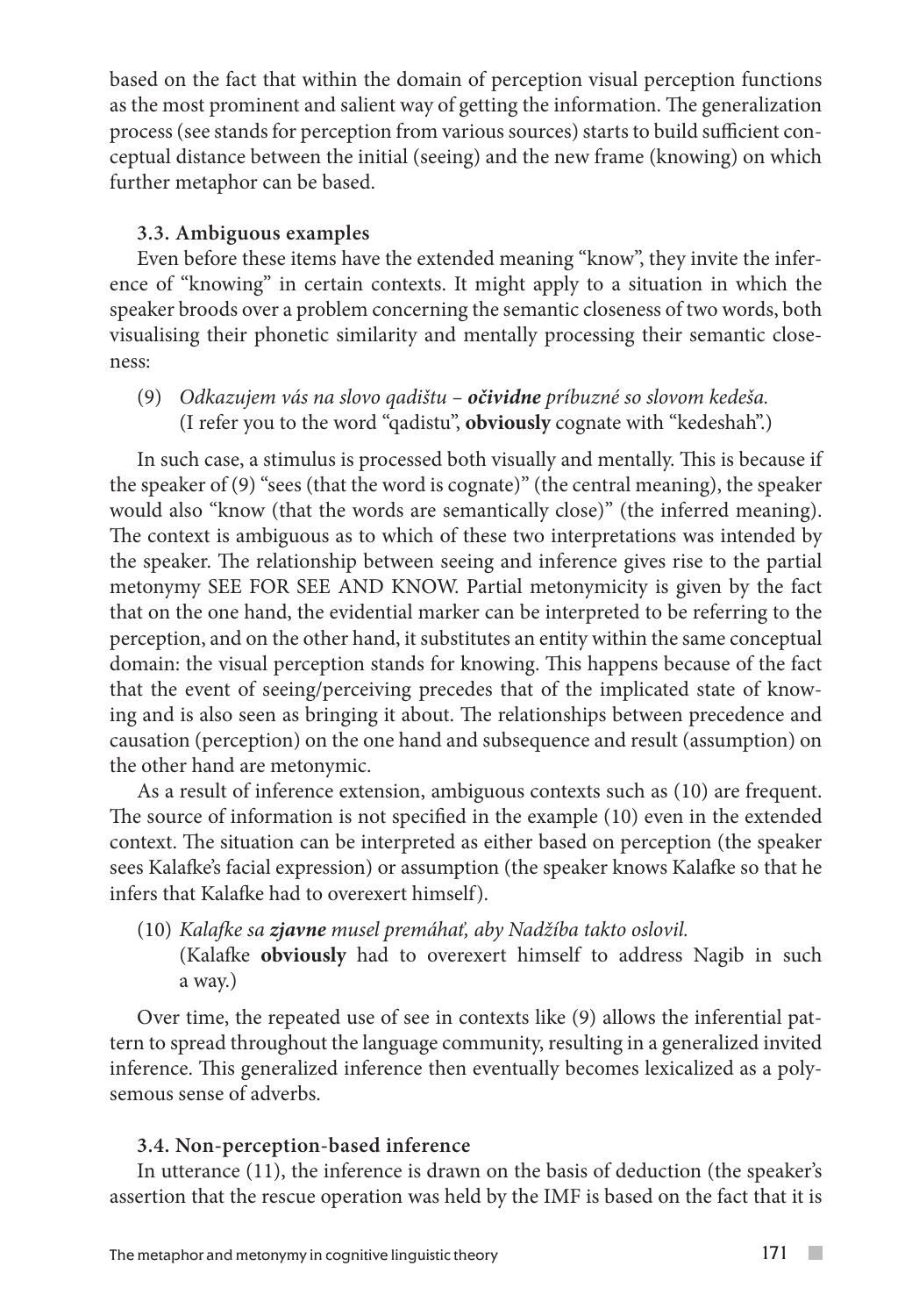furnishing the greatest amount of money – the inference is based on reasoning rather than any observable facts).

(11) *Záchrannú akciu však očividne vedie MMF. Fond poskytuje najväčší podiel finančného rámca vo výške 12,5 miliárd eur.*

 (The rescue operation was **obviously** held by the International Monetary Fund. Within the financial framework, the Fund is furnishing the greatest amount of EUR 12,5 billion.)

In such contexts the evidential adverbs like *očividne, zjavne, evidentne* refer to inferential processes in which externally observable evidence is lacking and the speaker bases his/her inference only on previous personal experience or general knowledge of the world. The usage of the unit *očividne* to express mental processing can only be explained on the basis of the fact that first, the idea of "I have seen" probably gave rise to the implicature "I have seen and (therefore) know" and the metonymy SEE FOR SEE AND KNOW, and then the implicature became pragmatically strengthened to "I know", i. e. the metonymy SEE FOR KNOW in which the "see" and "know" component is fully deconflated.

Figure 1 represents the continuum of the increasingly complex metonymic network underlying the metaphor KNOWING IS SEEING.



#### **4. Knowledge and belief**

We also have to consider the relation between epistemic modality and evidentiality. As previously stated, when the speaker uses the evidential, his/her intention is not only to inform of the information source but also of the certainty of his/her knowl-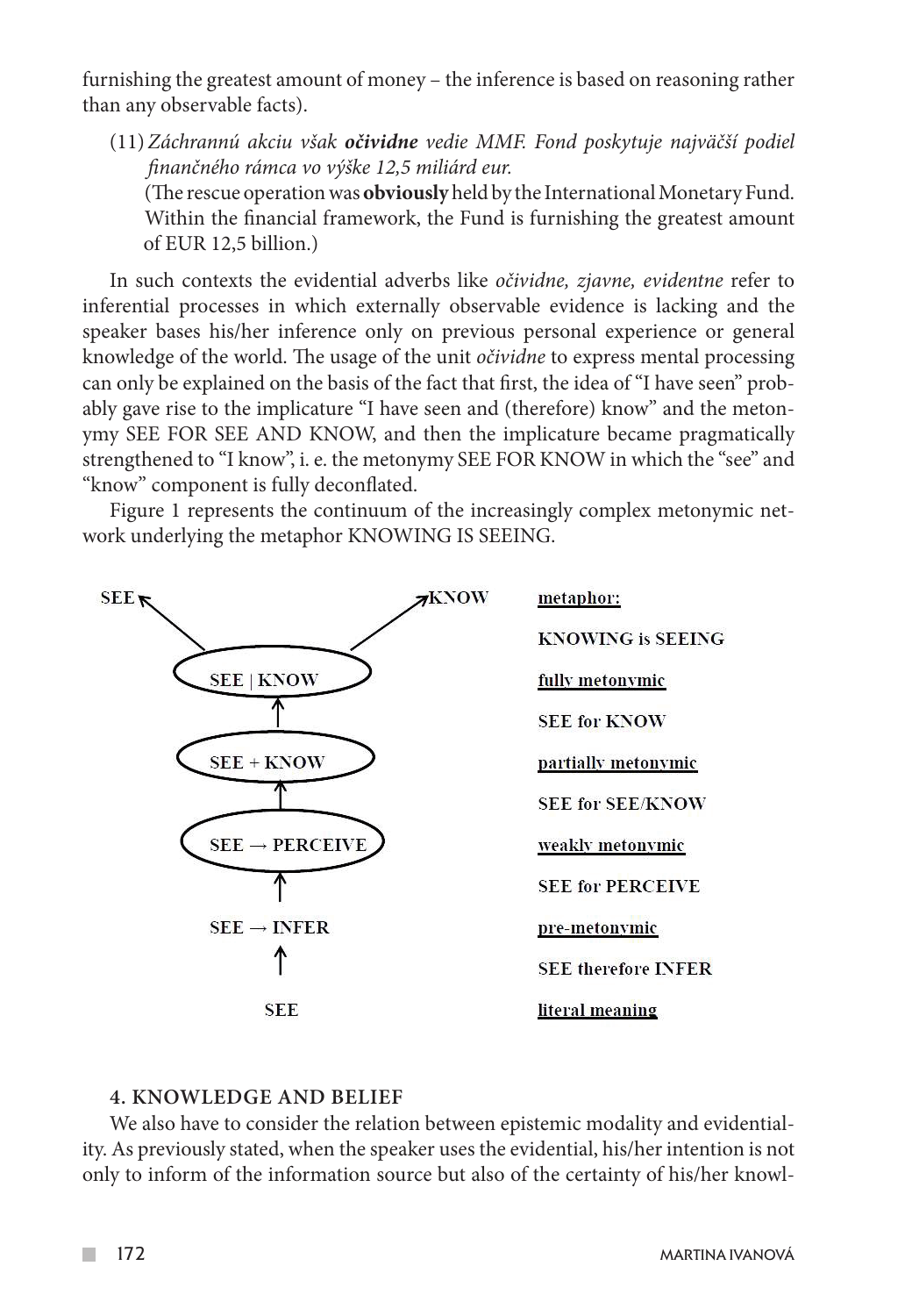edge, as there is the correlation between different degrees of certainty of knowledge and the type of information source coded by evidentials. The default epistemic value triggered by evidential adverbs of visual perception can be described as that of high certainty. In ambiguous contexts, the evidential meaning of the analysed units is backgrounded and the epistemic value of high certainty is highlighted.<sup>2</sup>

#### **5. Conclusions**

These examples suggest that metaphor and inferencing may be working together to produce extensions from metonymy to metaphor, via a process of chaining (a concept adapted from Goosens 2003, 149). On the metaphor account, the "know" extension of the *očividne*-type reflects the well documented conceptual metaphor KNOW-ING IS SEEING (Sweetser 1990). On the metonymy account this metaphor arises in the chain of usages which can be captured as (gradually) metonymic being based on inferential processes. Panther and Thornburg (2003b) call metonymies "natural inference schemas" i. e. easily activable associations among concepts that can be used for inferential purposes. Conceptual relationships such as part-whole (perception of sub-event for perception of complex event, visual perception for diverse perception), cause-effect (perception for knowledge) facilitate the inferential work of conversational interactants in understanding the contextual meanings of evidential adverbs.

#### **NOTES**

- $1$  Corpus version prim-8.0-public-all contains all publicly available SNC texts (71.06 % journalistic, 15.39 % fiction, 8.52 % professional and 5.03 % other texts), 1 477 447 216 tokens, 1 160 286 731 words.
- <sup>2</sup> The transposition of *očividne*-type units in their literal meaning to items with function of the evidential or epistemic operator is also supported by contexts in which the meaning component of visual perception bleaches, and on the other hand the items acquire also a function of intensifier – cf. its synonymic relation to units *výrazne*, *nápadne*: *Počas pár mesiacov podľa kamarátov zo skupiny očividne zostarol a schudol* (According to his friends from the band he has aged and lost weight during several months). In these contexts the given units function as qualitative adverbs modifying the predicate and they do not fall into the class of evidential units because they do not have the whole sentence in their scope, which is the precondition for delimiting the evidential markers. I would like to thank the anonymous reviewer for this suggestion.

#### LITERATURE

- Barcelona, Antonio. 2003. "The case for a metonymic basis of pragmatic inferencing: evidence from jokes and funny anecdotes." In *Metonymy and Pragmatic Inferencing*, ed. by Klaus-Uwe Panther – Linda L. Thornburg, 80–102. Amsterdam – Philadelphia: John Benjamins.
- Barnden, John A. 2010. "Metaphor and metonymy: Making their connections more slippery." *Cognitive Linguistics* 21, 1: 1–34.
- Brdar-Szabó, Rita Mario Brdar. 2011. "What do metonymic chains reveal about the nature of metonymy." In *Defining Metonymy in Cognitive Linguistics: Towards a Consensus View*, ed. by Antonio Barcelona – Francisco Jose Ruiz De Mendoza – Réka Benczes, 217–248. Amsterdam – Philadelphia: John Benjamins.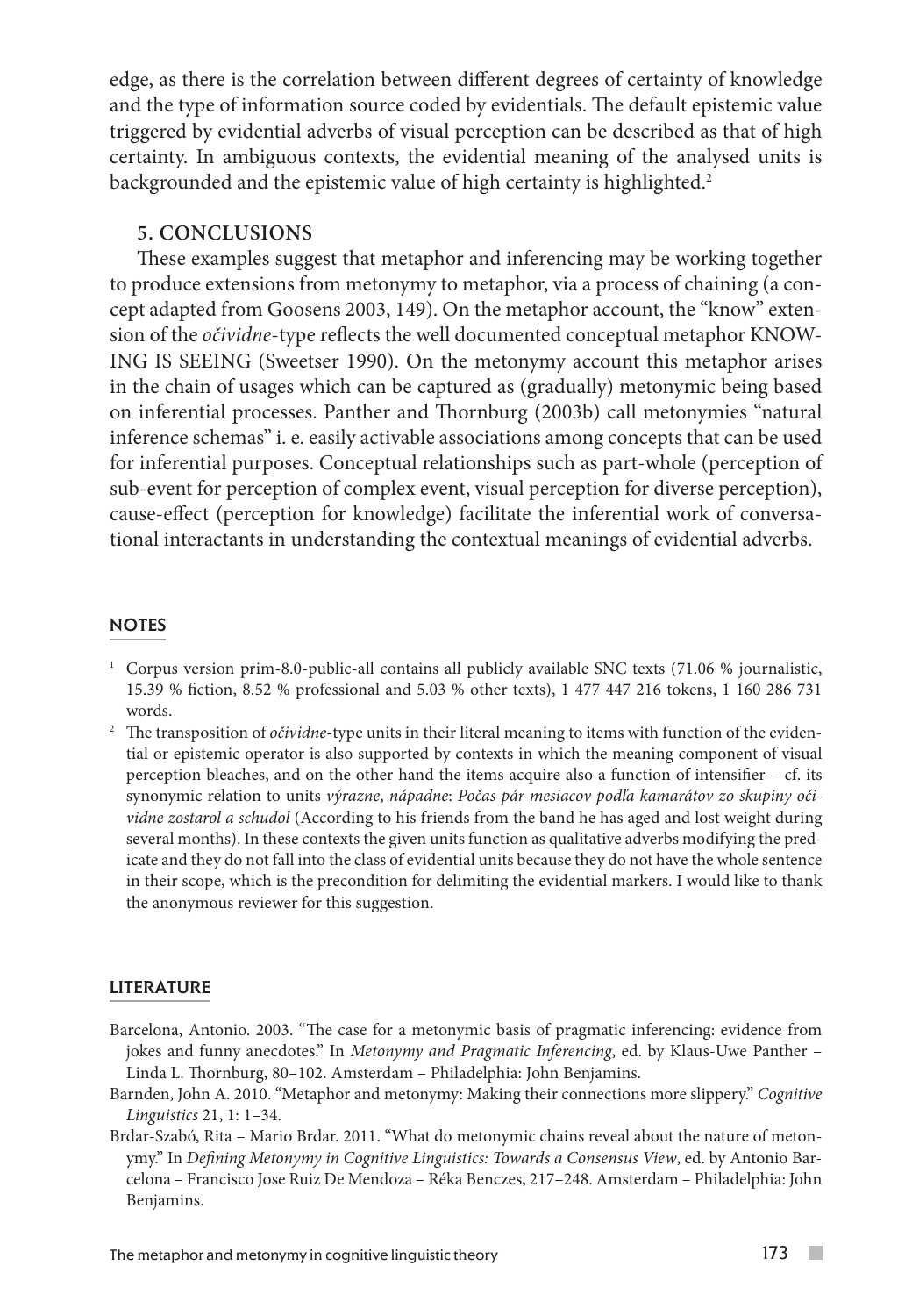- Croft, William. 1993. "The role of domains in the interpretation of metaphors and metonymies." *Cognitive Linguistics* 4, 4: 335–370.
- Croft, William. 2003. "The role of domains in the interpretation of metaphors and metonymies." In *Metaphor and Metonymy in Comparison and Contrast*, ed. by René Dirven – Ralf Pörings, 161–206. Berlin – New York: Mouton de Gruyter.
- Crystal, David. 2008. *Dictionary of Linguistics and Phonetics.* Oxford: Willey-Blackwell.
- Dirven, René. 2002. "Metonymy and metaphor: Different mental strategies of conceptualisation." In *Metaphor and metonymy in comparison and contrast*, ed. by René Dirven – Ralf Pörings, 75–112. Berlin: Mouton de Gruyter.
- Goosens, Louis. 1990. "Metaphtonymy: the interaction of metaphor and metonymy in expressions for linguistic action." *Cognitive Linguistics* 1, 3: 323–340.
- Goosens, Louis. 2003. "Patterns of Meaning Extension, 'Parallel Chaining', Subjectification, and Modal Shifts." In *Metaphor and Metonymy at the Crossroads. A Cognitive Perspective*, ed. by Antonio Barcelona, 149–169. Berlin – New York: Mouton de Gruyter.
- Grady, Joseph. 1997. "THEORIES ARE BUILDINGS revisited." *Cognitive linguistics* 8, 4: 267–290.
- Handl, Sandra. 2011. "Underspecified Metonymic Meanings: A matter of processing or perception?" The Stockholm 2011 Metaphor Festival, Stockholm, September 8–10.
- Kövecses, Zoltán. 2013. "The Metaphor–Metonymy Relationship: Correlation Metaphors Are Based on Metonymy." *Metaphor and Symbol* 28, 2: 75–88.
- Lakoff, George Mark Johnson. 1980. *Metaphors we live by*. Chicago: University of Chicago Press.

Lakoff, George – Mark Johnson. 2003. *Metaphors we live by*. Chicago: University of Chicago Press.

- Langacker, Ronald W. 1990. *Concept, Image, and Symbol. The Cognitive Basis of Grammar.* Berlin New York: Mouton de Gruyter.
- Nuyts, Jan. 2001. *Epistemic Modality, Language and Conceptualization.* Amsterdam: John Benjamins.
- Nuyts, Jan. 2006. "Modality: Overview and linguistic issues." In *The expression of modality*, ed. by William Frawley, 1–26. Berlin: Mouton de Gruyter.
- Panther, Klaus-Uwe Linda Thornburg. 2002. "The roles of metaphor and metonymy in English -er nominals." In *Metaphor and Metonymy in Comparison and Contrast*, ed. by René Dirven – Ralf Pörings, 279–319. Berlin – New York: Mouton de Gruyter.
- Panther, Klaus-Uwe Linda Thornburg. 2003a. "Introduction: On the nature of conceptual metonymy." In *Metonymy and Pragmatic Inferencing*, ed. by Klaus-Uwe Panther – Linda Thornburg, 1–22. Amsterdam – Philadelphia: John Benjamins.
- Panther, Klaus-Uwe Linda Thornburg. 2003b. "Metonymies as natural inference and activation schemas: the case of dependent clause as independent speech acts." In *Metonymy and Pragmatic Inferencing*, ed. by Klaus-Uwe Panther – Linda Thornburg, 127–147. Amsterdam – Philadelphia: John Benjamins.
- Radden, Günther. 2000. "How metonymic are metaphors?" In *Metaphor and metonymy at the crossroads: A cognitive perspective*, ed. by Antonio Barcelona, 93–108. Berlin – New York: Mouton de Gruyter.
- Radden, Günther. 2005. "The ubiquity of metonymy." In *Cognitive and Discourse Approaches to Metaphor and Metonymy. Publications de la Universitat Jaume I.*, ed. by José Louis Otal et al., 17–28. Castelló de la Plana: Publicacions de la Universitat Jaume.

Riemer, Nick. 2002. "When is a metonymy no longer a metonymy." In *Metaphor and metonymy in comparison and contrast*, ed. by René Dirven – Ralf Pörings, 379–406. Berlin – New York: Mouton de Gruyter.

- Ruiz de Mendoza Ibáñez, Francisco José Olga Isabel Díez Velasco. 2002. "Patterns of Conceptual Interactio." In *Metaphor and Metonymy in Comparison and Contrast*, ed by. René Dirven – Ralf Pörings, 489–532. Berlin – New York: Mouton de Gruyter.
- *Slovak National Corpus*. 2018. Available at: https://bonito.korpus.sk
- Sullivan, Karen. 2007. "Metaphoric Extension and Invited Inferencing in Semantic Change." *Culture, Language and Representation, Special Issue: Metaphor and Discourse* 5, 257–274.
- Sweetser, Eve. 1990. *From Etymology to Pragmatics. Metaphorical and Cultural Aspects of Semantic Structure (Cambridge Studies in Linguistics 54).* Cambridge: Cambridge University Press.

Taylor, John R. 1989. *Linguistic Categorization. Prototypes in Linguistic Theory*. Oxford: Clarendon Press. Taylor, John R. 2002. *Cognitive grammar*. Oxford: Oxford University Press.